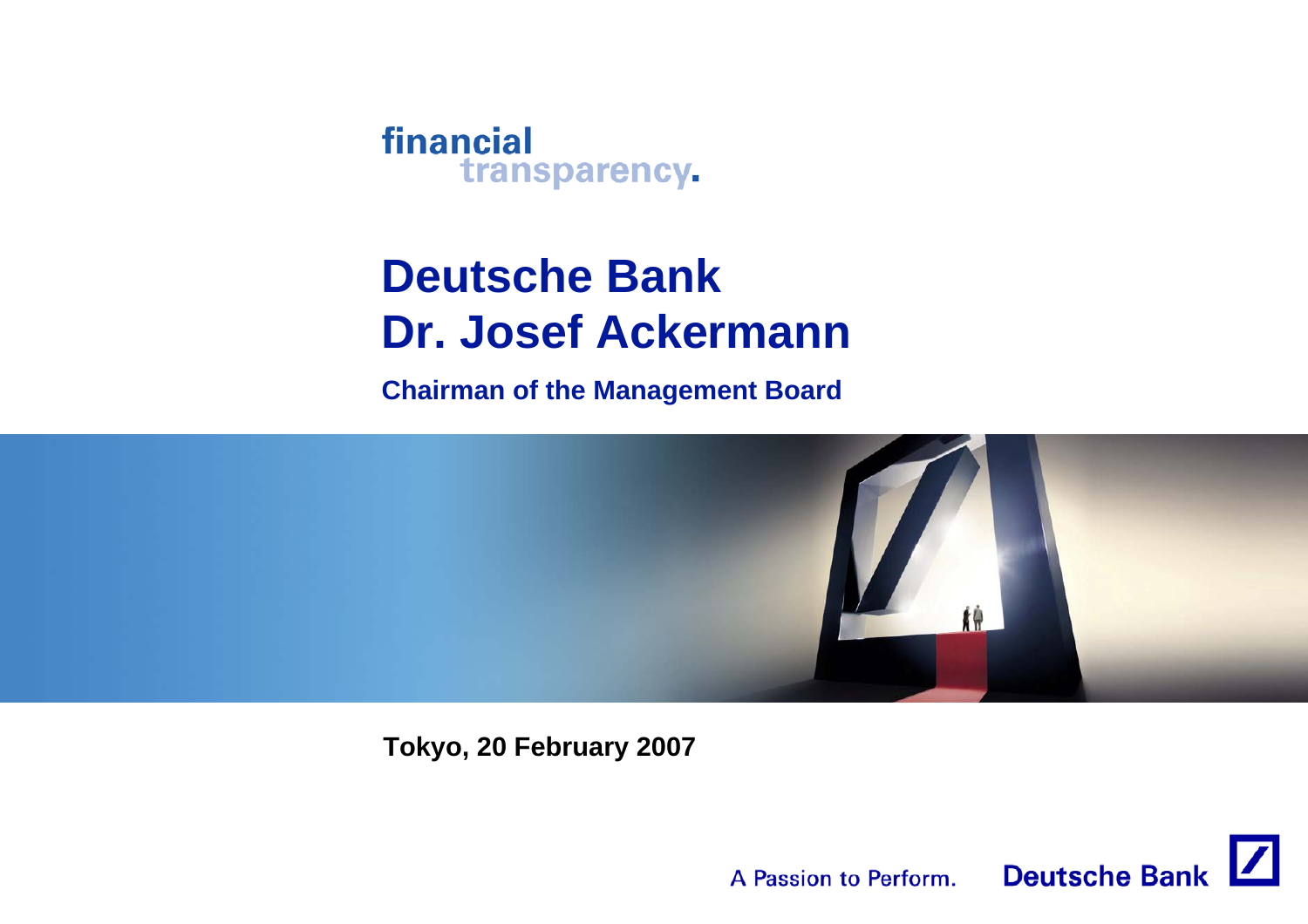

#### **Agenda**



**2Strengthened strategic positions**

**3Phase 3 of our Management Agenda**

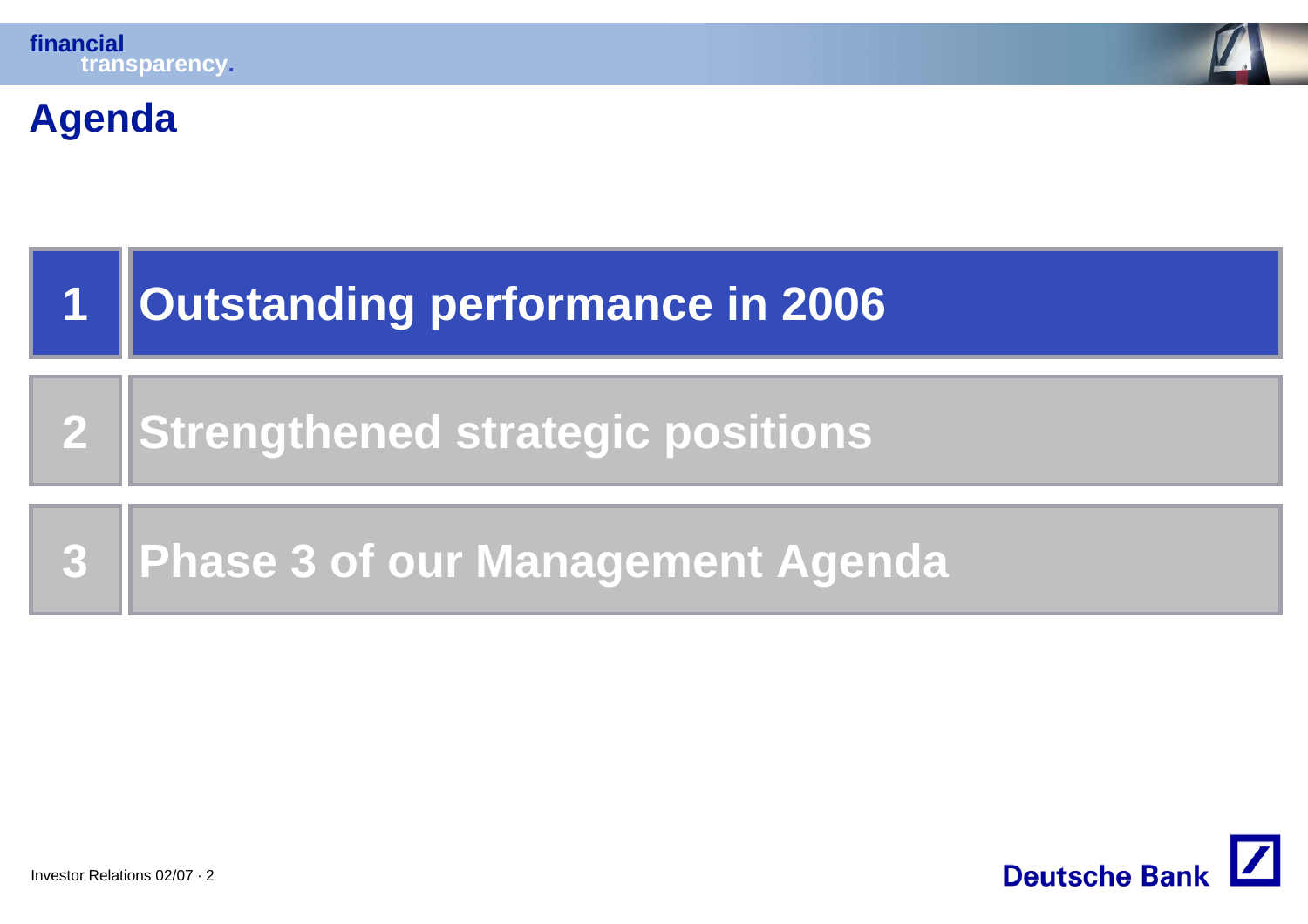

#### **Trends shaping our environment**

| <b>Trend</b>                           | <b>Features</b>                                                                                                                     |  |
|----------------------------------------|-------------------------------------------------------------------------------------------------------------------------------------|--|
| <b>Globalisation</b>                   | Growth of emerging markets<br>Geographical boundaries disappear<br>Global players act locally                                       |  |
| <b>Growth of</b><br>capital<br>markets | Growing investor appetite<br>Innovation / structuring<br>Corporate activity<br>Leverage / risk distribution                         |  |
| <b>Global asset</b><br>growth          | Private retirement funding<br>Emerging market wealth creation<br>Shift toward new asset classes<br>Institutional investment evolves |  |

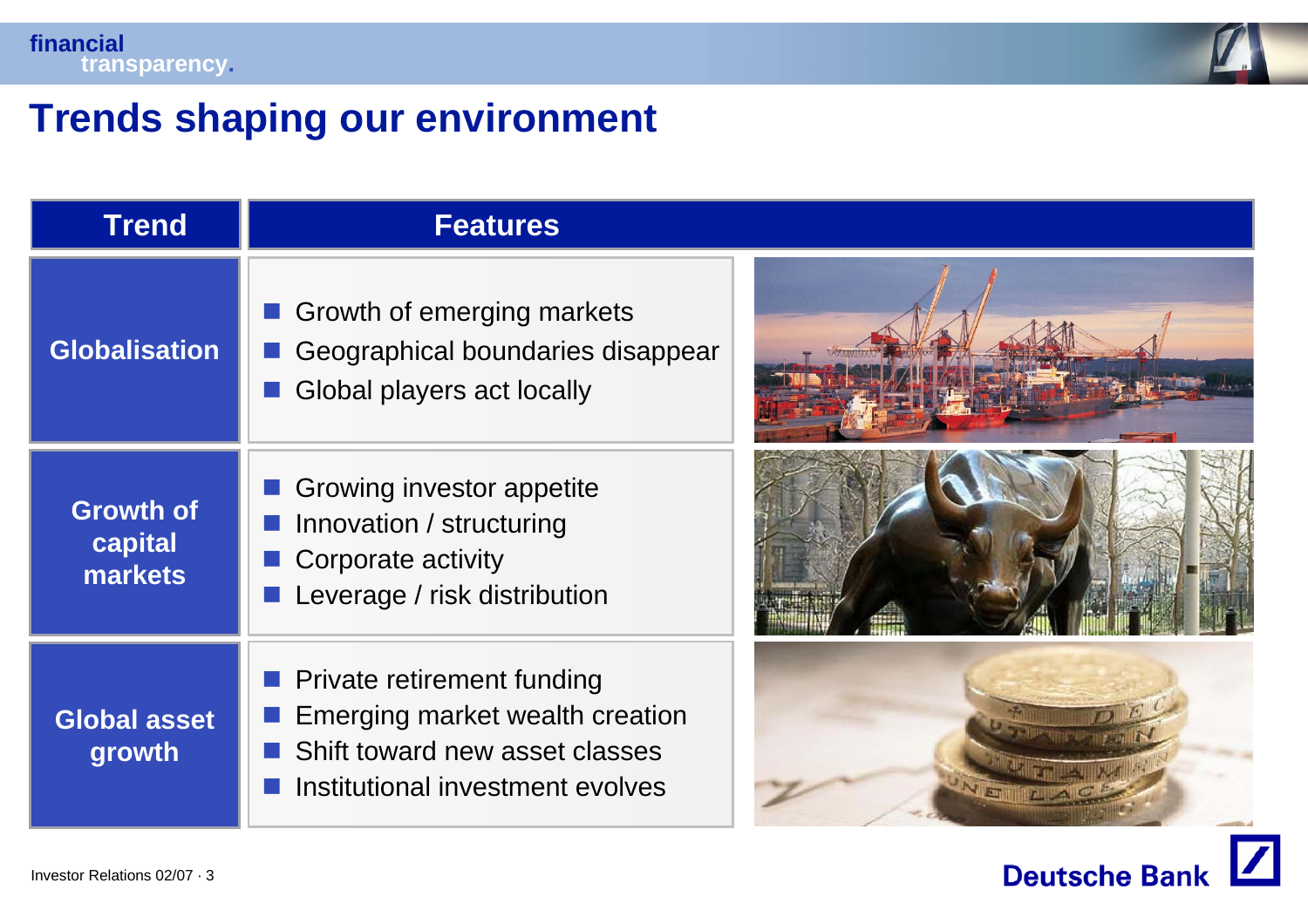

# **An outstanding year**

In EUR bn



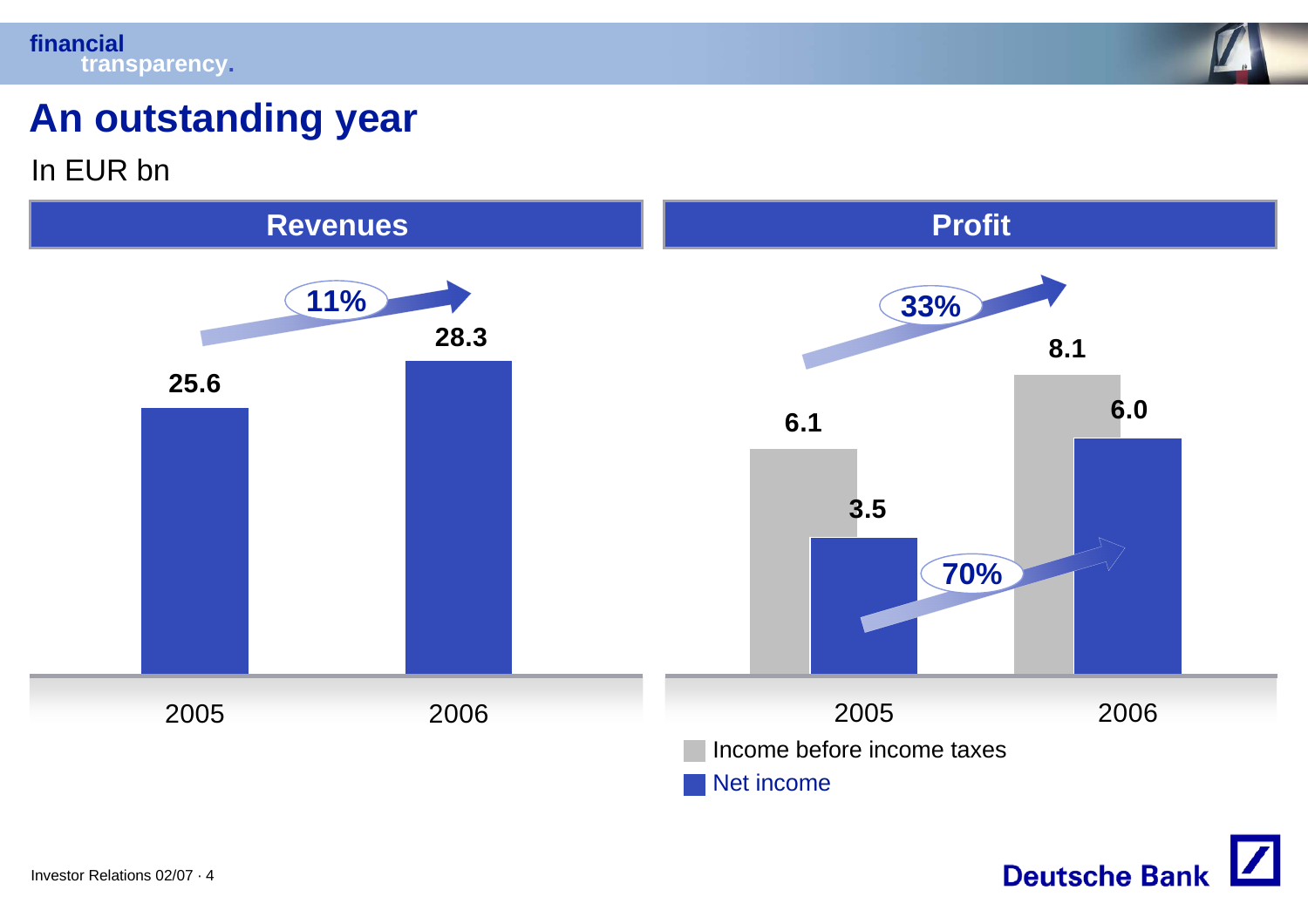

**Deutsche Bank** 

#### **Delivery on Phase 3 targets …**



(1) Per target definition (excludes restructuring activities and substantial gains from industrial holdings)

(3) Effect in 4Q2006 arising from changes in German tax law which were recognised in the quarter

Note: Figures may not add up due to rounding differences

Investor Relations 02/07 · 5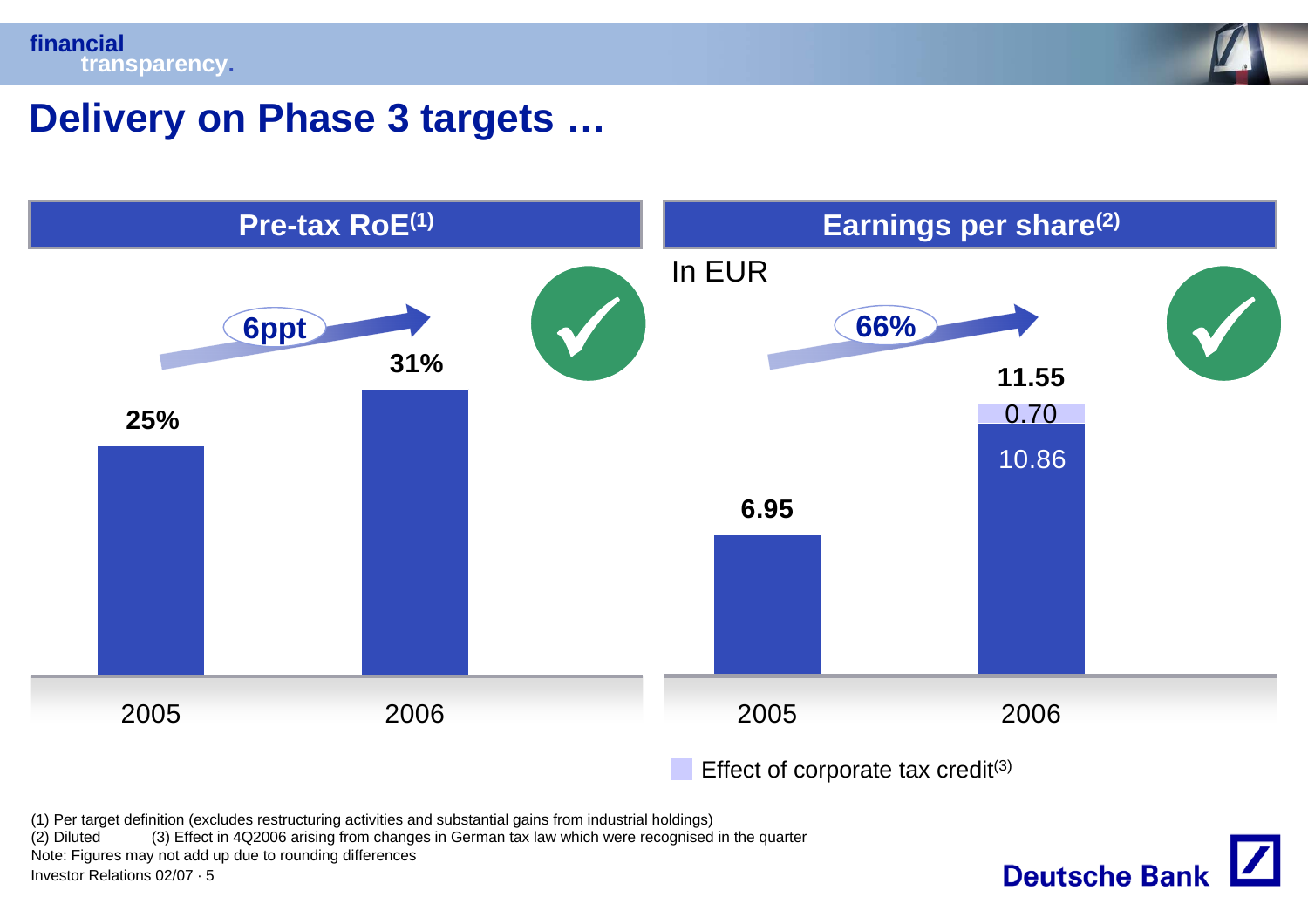

## **… and exceptional dividend growth**



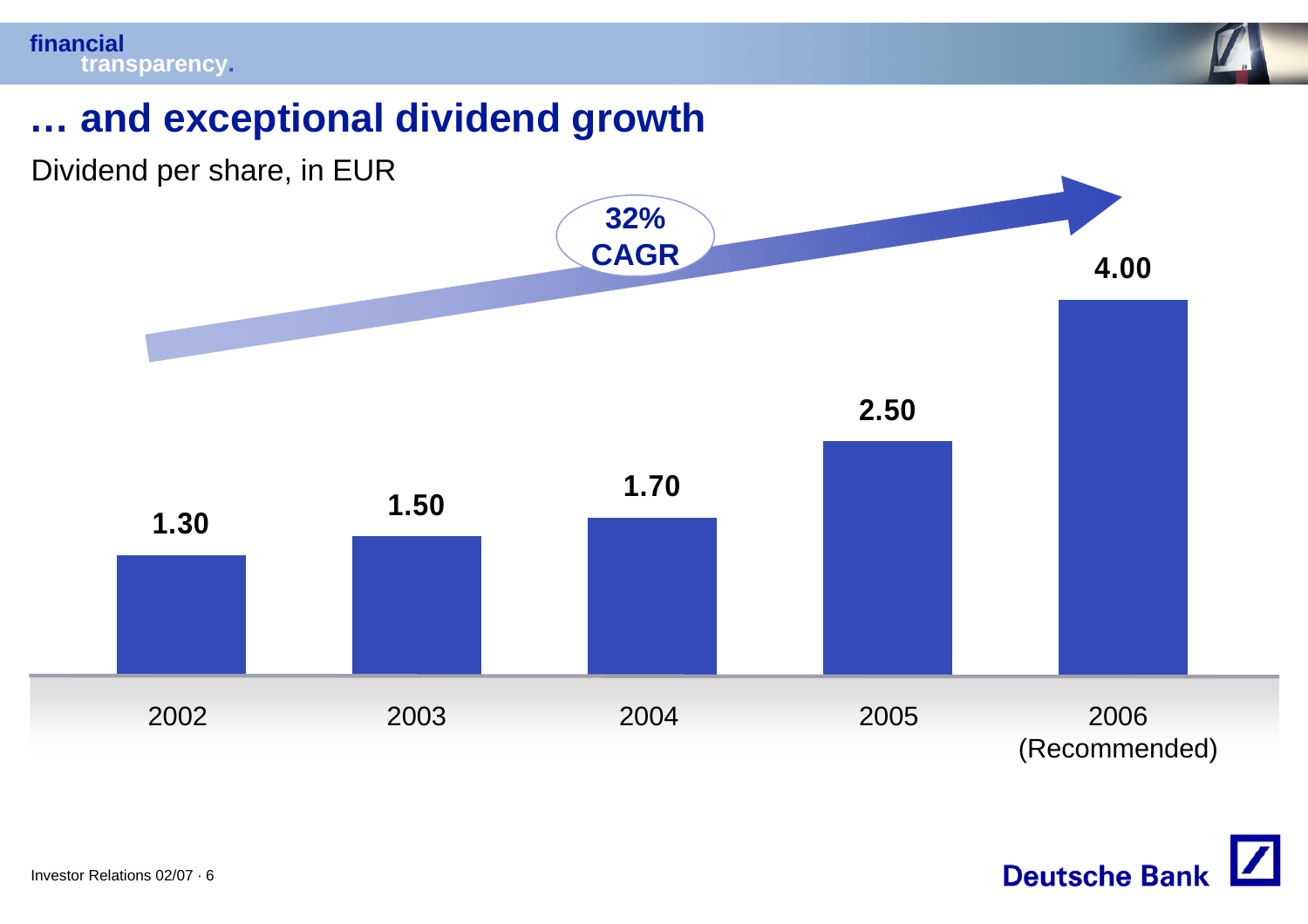

#### **Agenda**



**2Strengthened strategic positions**

#### **3Phase 3 of our Management Agenda**

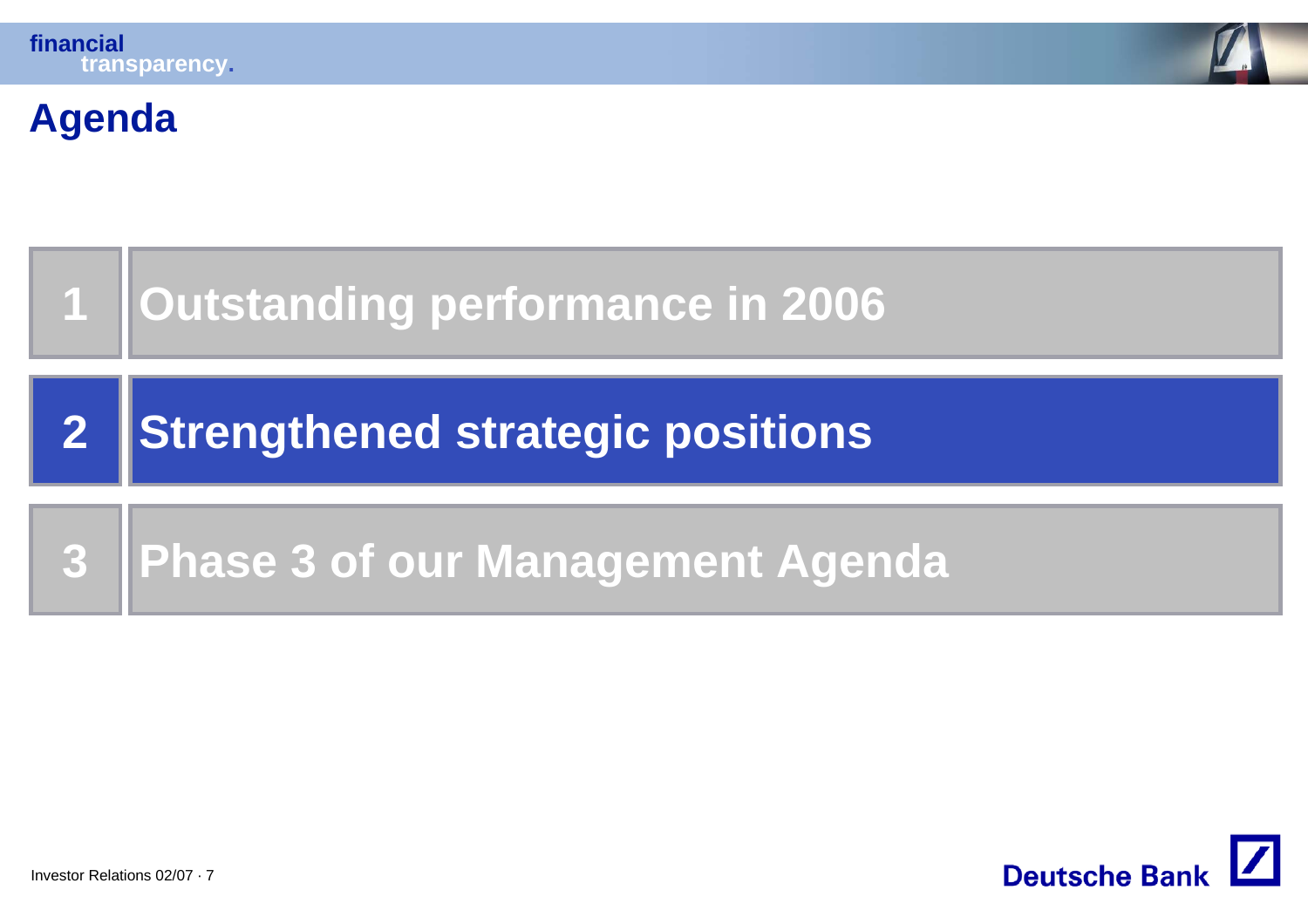

# **CIB: A world-leading investment bank with strong growth**

Revenues FY2006, in EUR bn

| <b>Transaction</b><br>services<br>Loan<br>products<br>Investment<br>banking<br>Sales &<br>Trading | 22.7              | 22.3              | 21.5      | 18.7<br>2.2<br>2.9<br>13.1 | 16.2               | 14.9                    | 13.5       | 13.0                    | 12.1                |
|---------------------------------------------------------------------------------------------------|-------------------|-------------------|-----------|----------------------------|--------------------|-------------------------|------------|-------------------------|---------------------|
| $\Delta$ vs. 2005                                                                                 | Goldman<br>Sachs* | JPMorgan<br>Chase | Citigroup | $\boxed{\mathbf{Z}}$       | Morgan<br>Stanley* | <b>Merrill</b><br>Lynch | <b>UBS</b> | Credit<br><b>Suisse</b> | Lehman<br>Brothers* |
| In EUR                                                                                            | 56%               | 17%               | 12%       | 18%                        | 34%                | 33%                     | 20%        | 29%                     | 19%                 |
| In LFC                                                                                            | 55%               | 19%               | 14%       |                            | 34%                | 37%                     | 22%        | 32%                     | 19%                 |

\* Diverging fiscal year

Note: Goldman Sachs excl. revenues from Principal Investments; Morgan Stanley excl. Investment revenues;

translation into EUR based on average FX rate of respective reporting period.

Source: Company data

Investor Relations 02/07 · 8

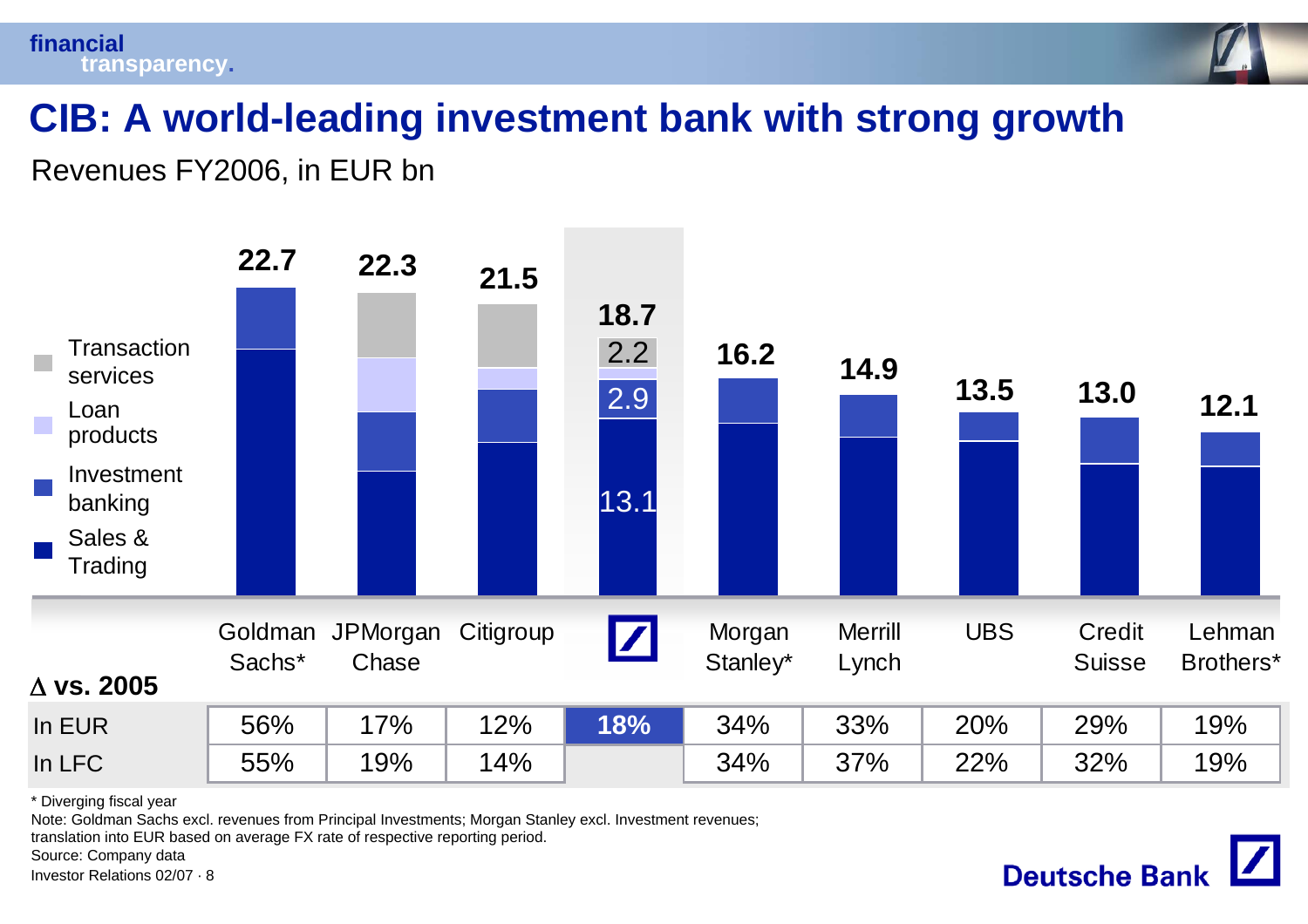

\* Diverging fiscal year

Note: Citigroup total Sales & Trading revenues include Other revenues of EUR (0.3) bn; translation into EUR based on average FX rate of respective reporting period. Source: Company data

Investor Relations 02/07 · 9

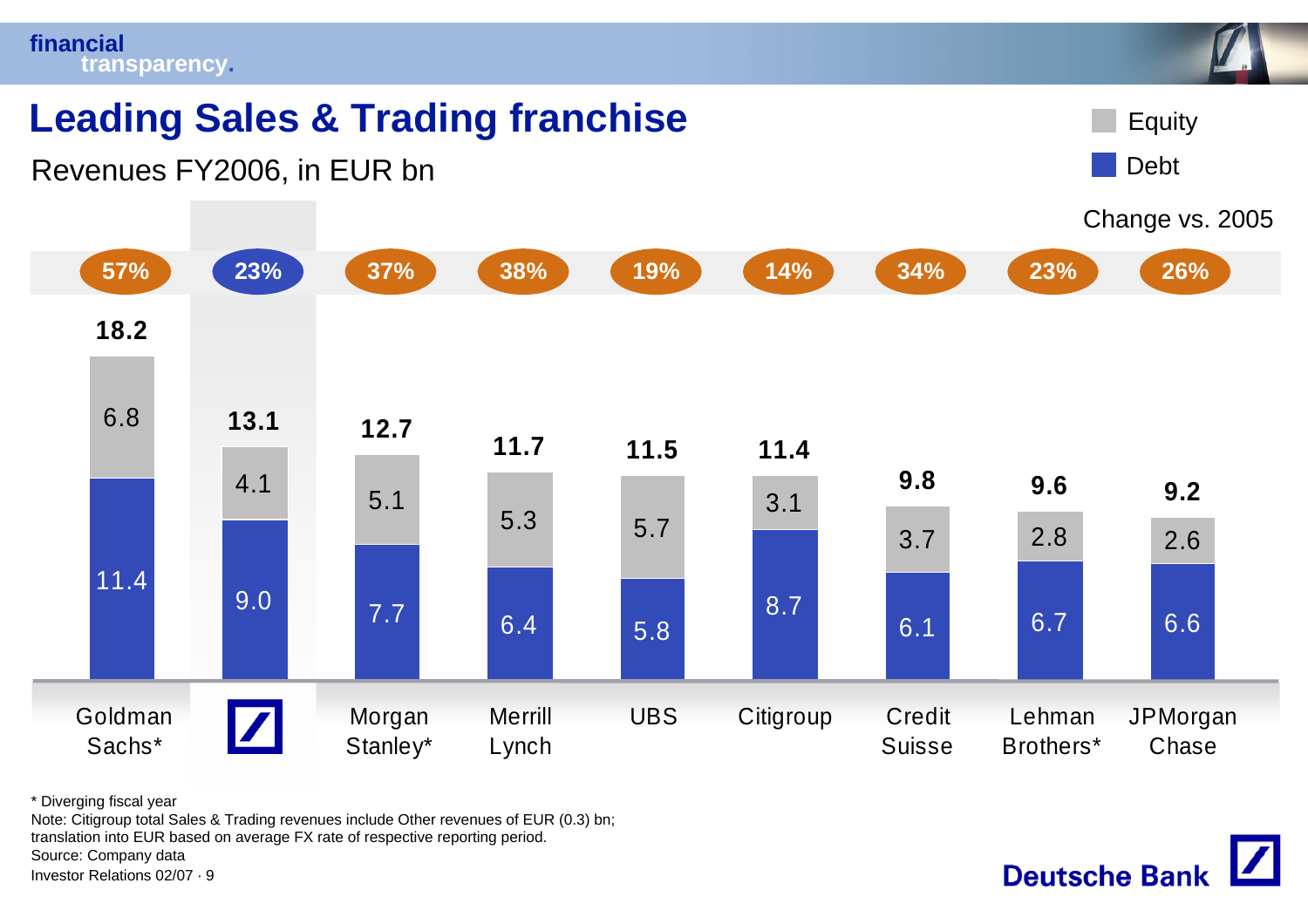**financialtransparency.**



#### **Record revenues in Origination and Advisory**





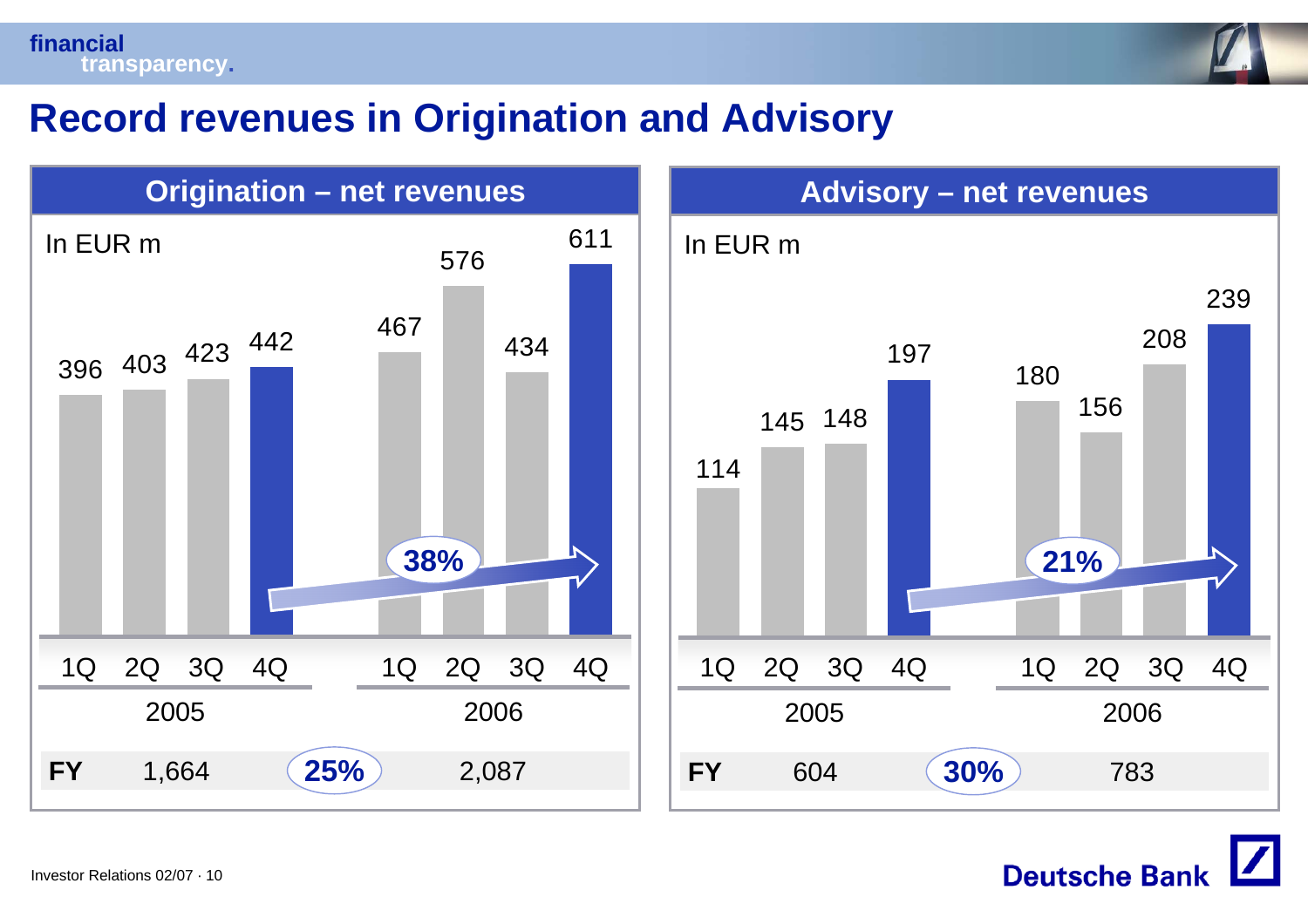

# **GTB: Record performance in an important earnings "pillar"**

Underlying pre-tax profit, in EUR m



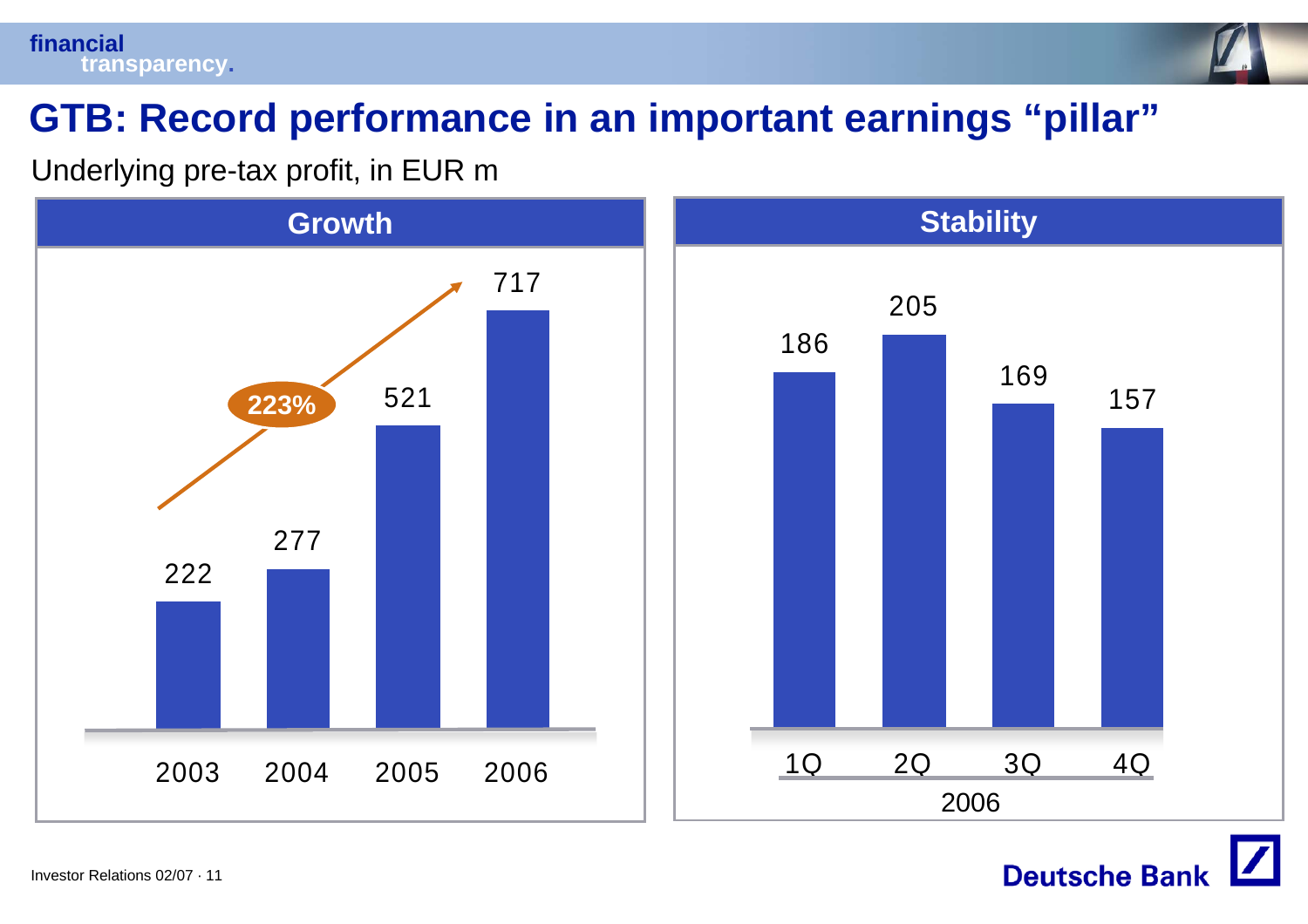

## **Strong and profitable PCAM franchise**



(1) Total Private Client Assets and 50% of BlackRock invested assets

(2) Excluding PBC equivalent (DB invested assets comparable data not available)

(3) Goldman Sachs Asset Management includes assets held for HNWI

Note: DB figures for 2003 based on structure as of Dec 2004; conversion into EUR based on spot rates

Source: Company data

Investor Relations 02/07 · 12

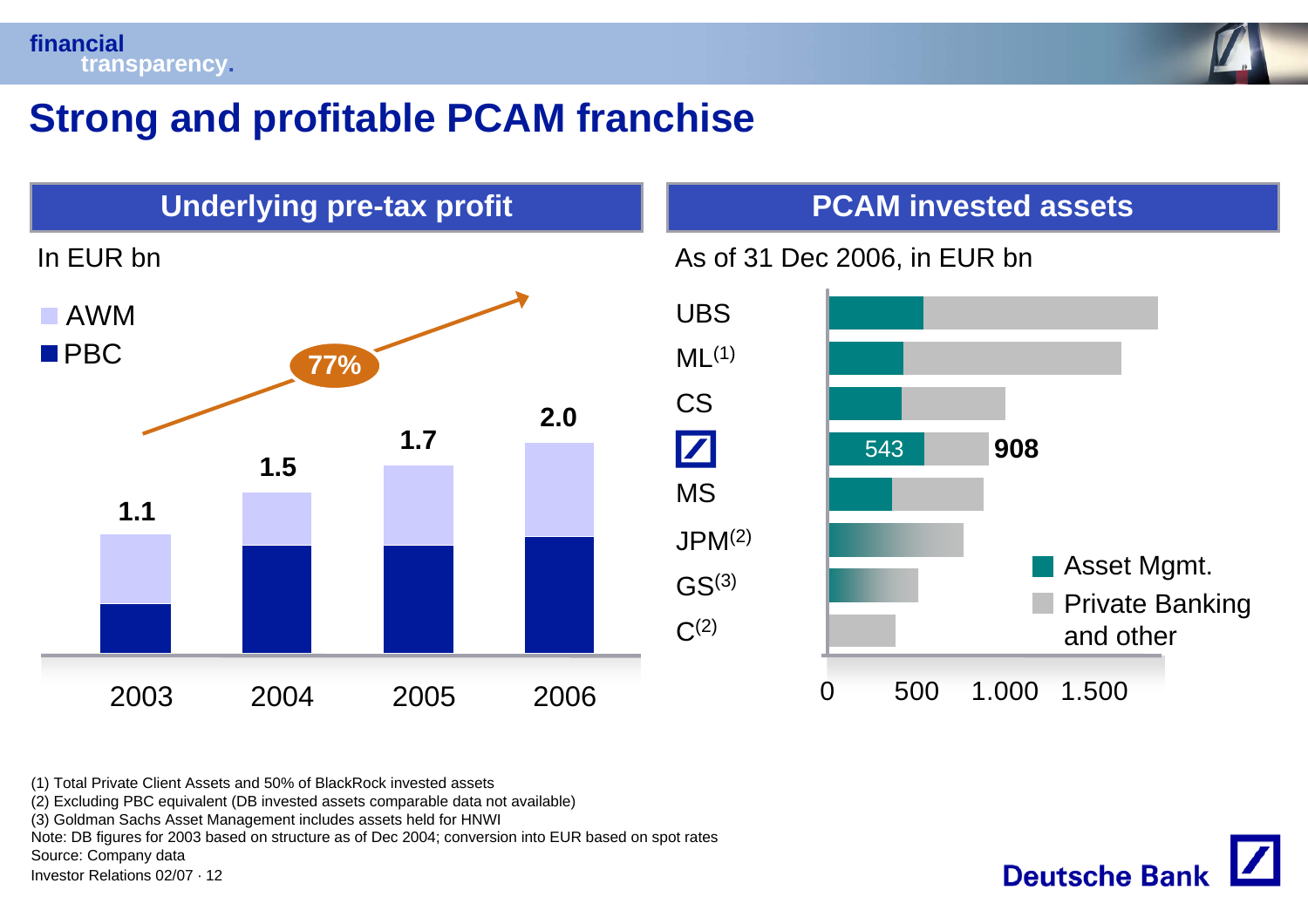

## **Fourth quarter includes continued investments**

Underlying pre-tax profit, in EUR m

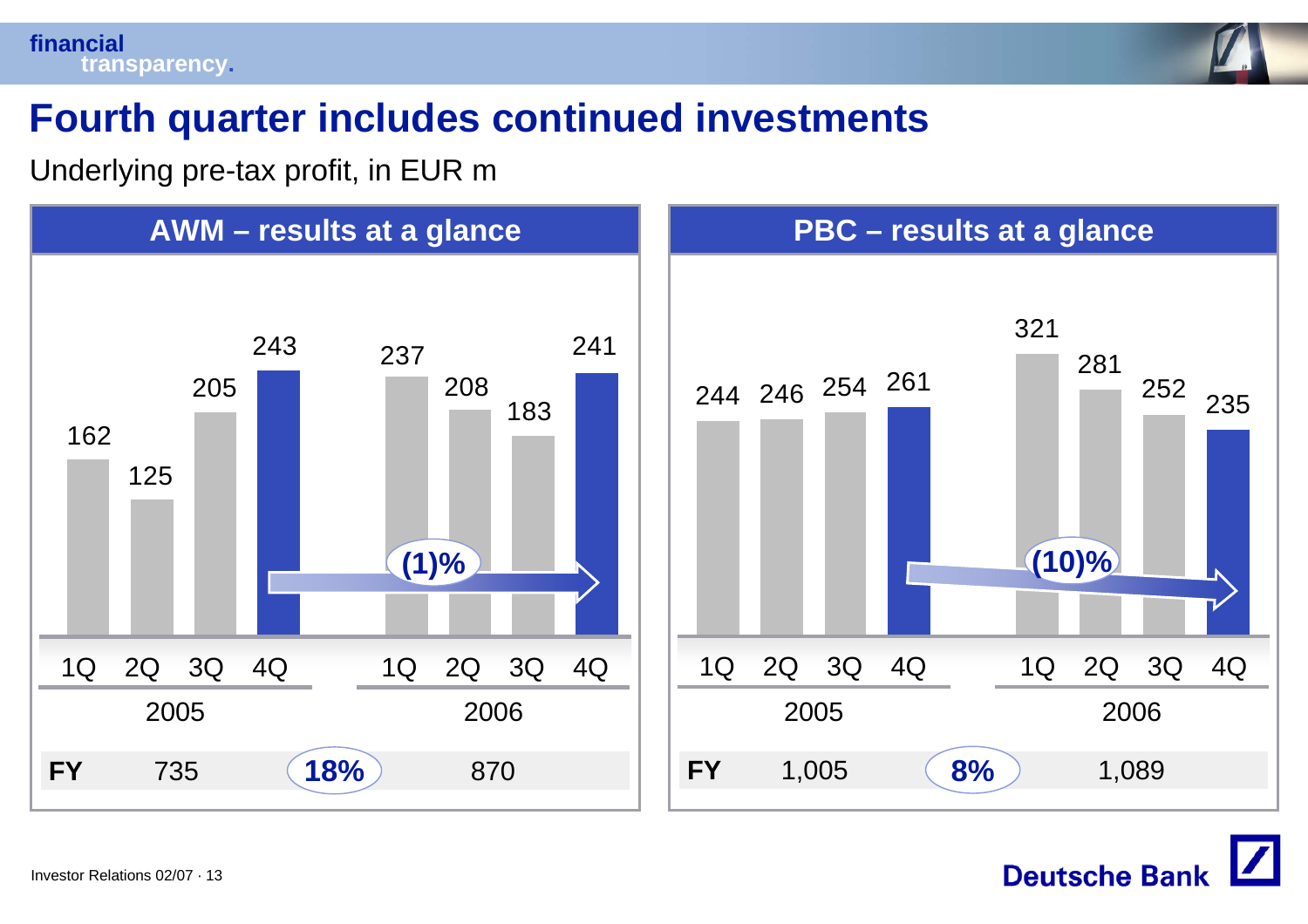



## **Growing importance of our Asia/Pacific franchise**

Revenues, in EUR bn



Investor Relations 02/07 · 14\* Regional distribution based on 20-F methodology (according to booking locations and based on internal assumptions regarding specific consolidation items), regional distribution based on net revenues of CIB and PCAM

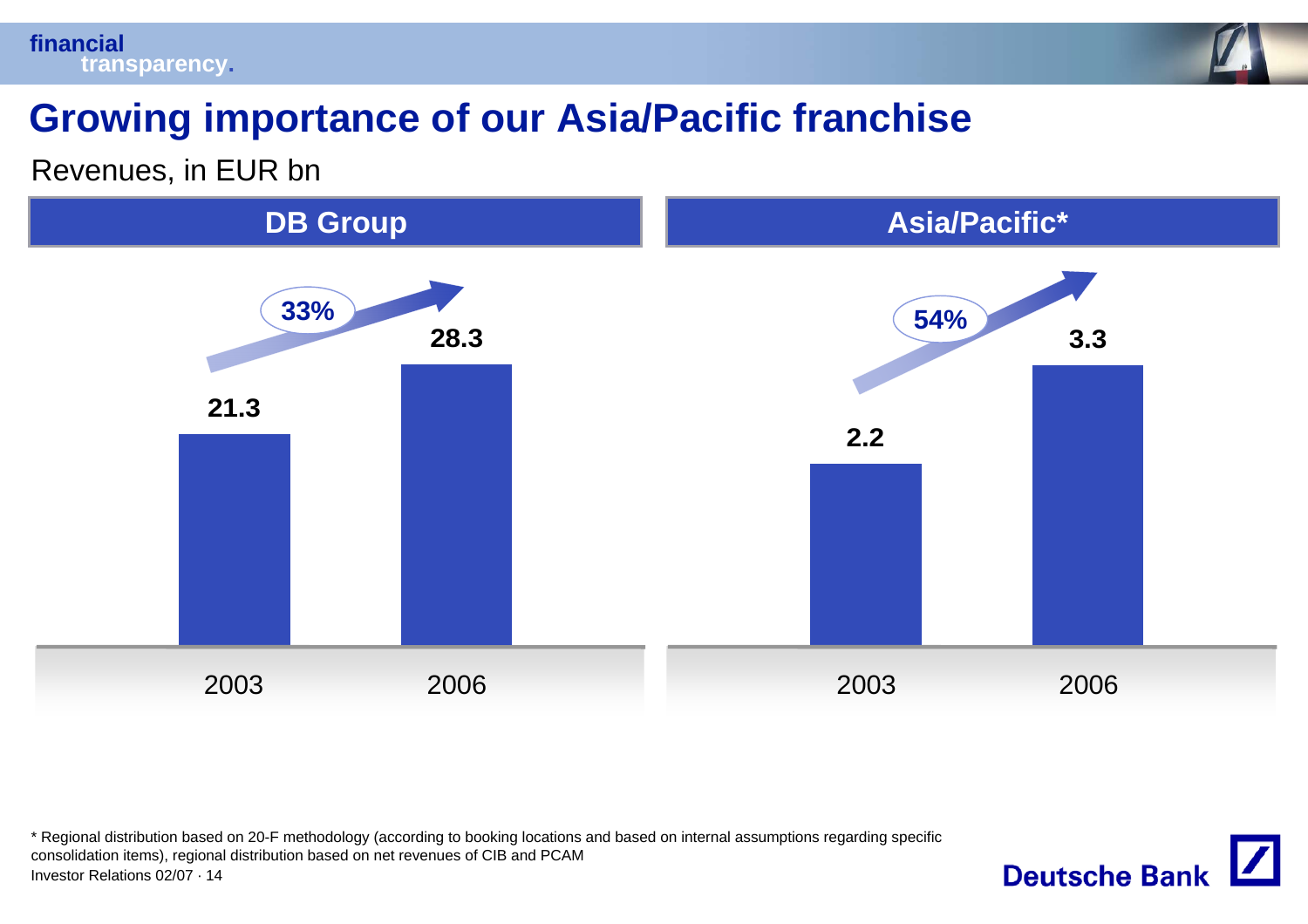

#### **Japan: Asia/Pacific's largest banking market with significant growth expected**

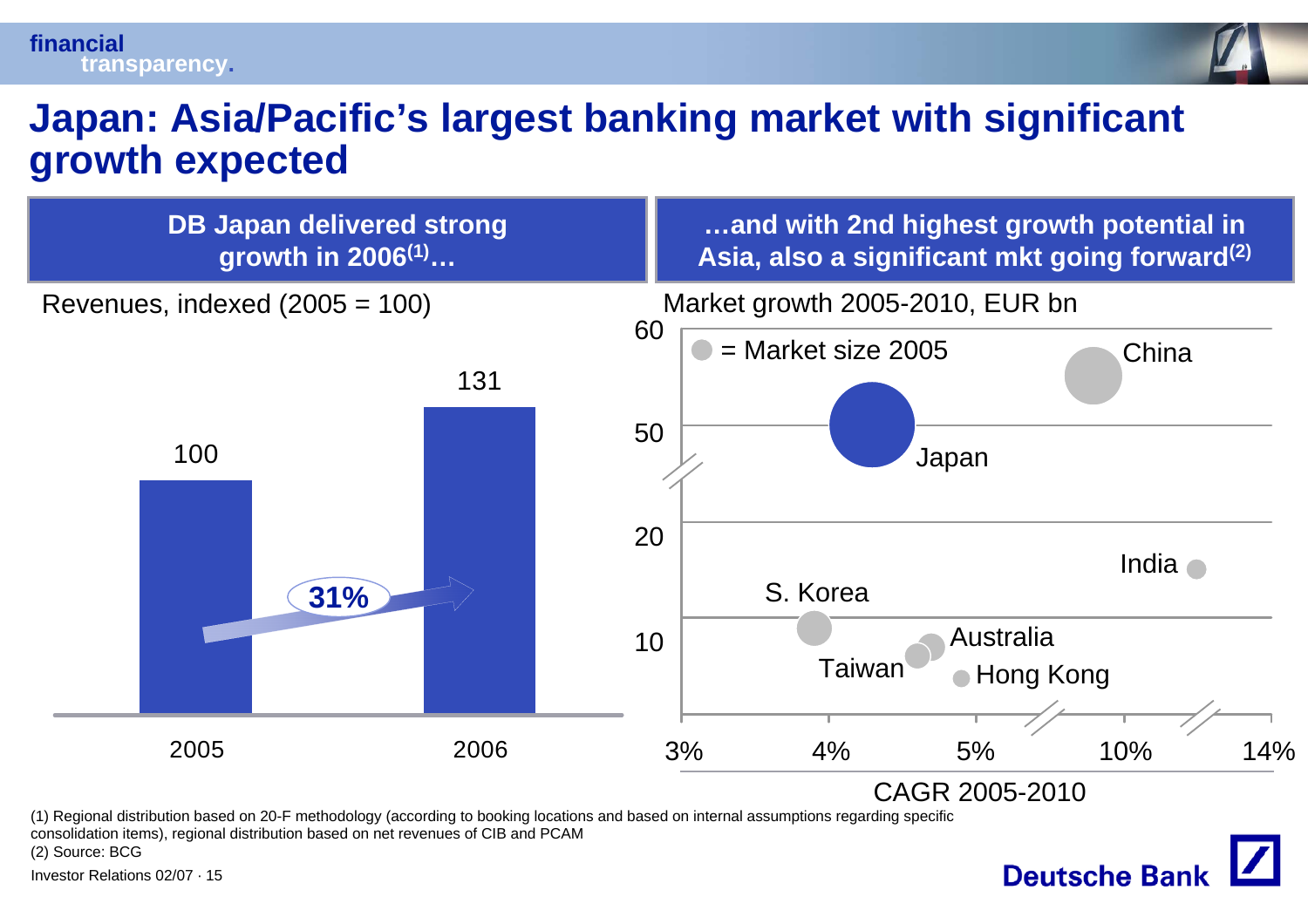

#### **Agenda**



**2Strengthened strategic positions**

#### **3Phase 3 of our Management Agenda**

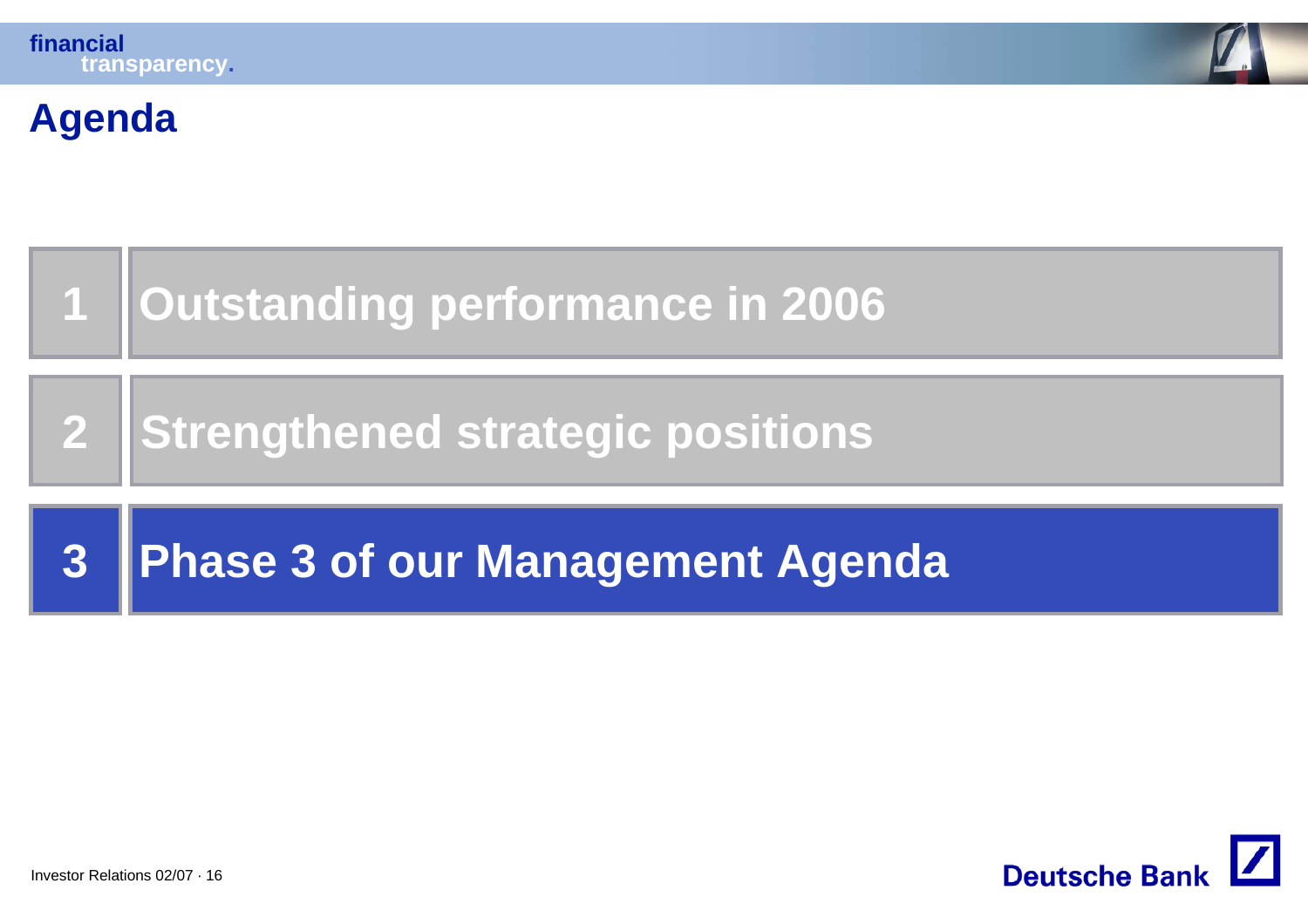



## **The current phase of our strategy**

**Management Agenda Phase 3**

#### **2006 – 2008: Leveraging our global platform for accelerated growth**

| Maintain our cost, risk, capital and    | Continue to invest in organic growth and |
|-----------------------------------------|------------------------------------------|
| regulatory discipline                   | 'bolt-on' acquisitions                   |
| Further grow our 'stable' businesses in | Build on our competitive                 |
| <b>PCAM and GTB</b>                     | edge in CIB                              |

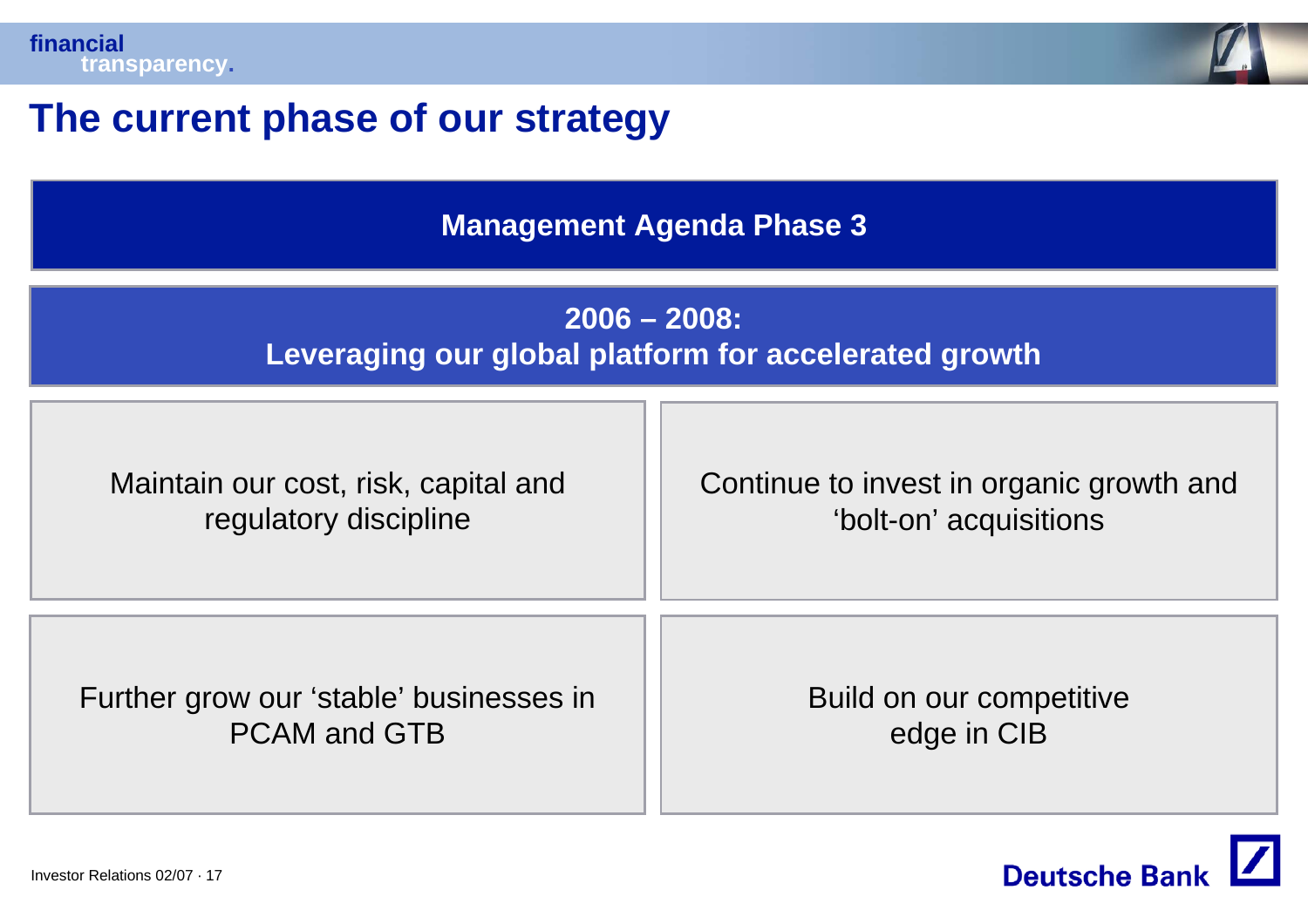# **Maintain our cost, risk, capital and regulatory discipline**



Investor Relations 02/07 · 18(1) Problem loans divided by total loans, at year end (2) At year end

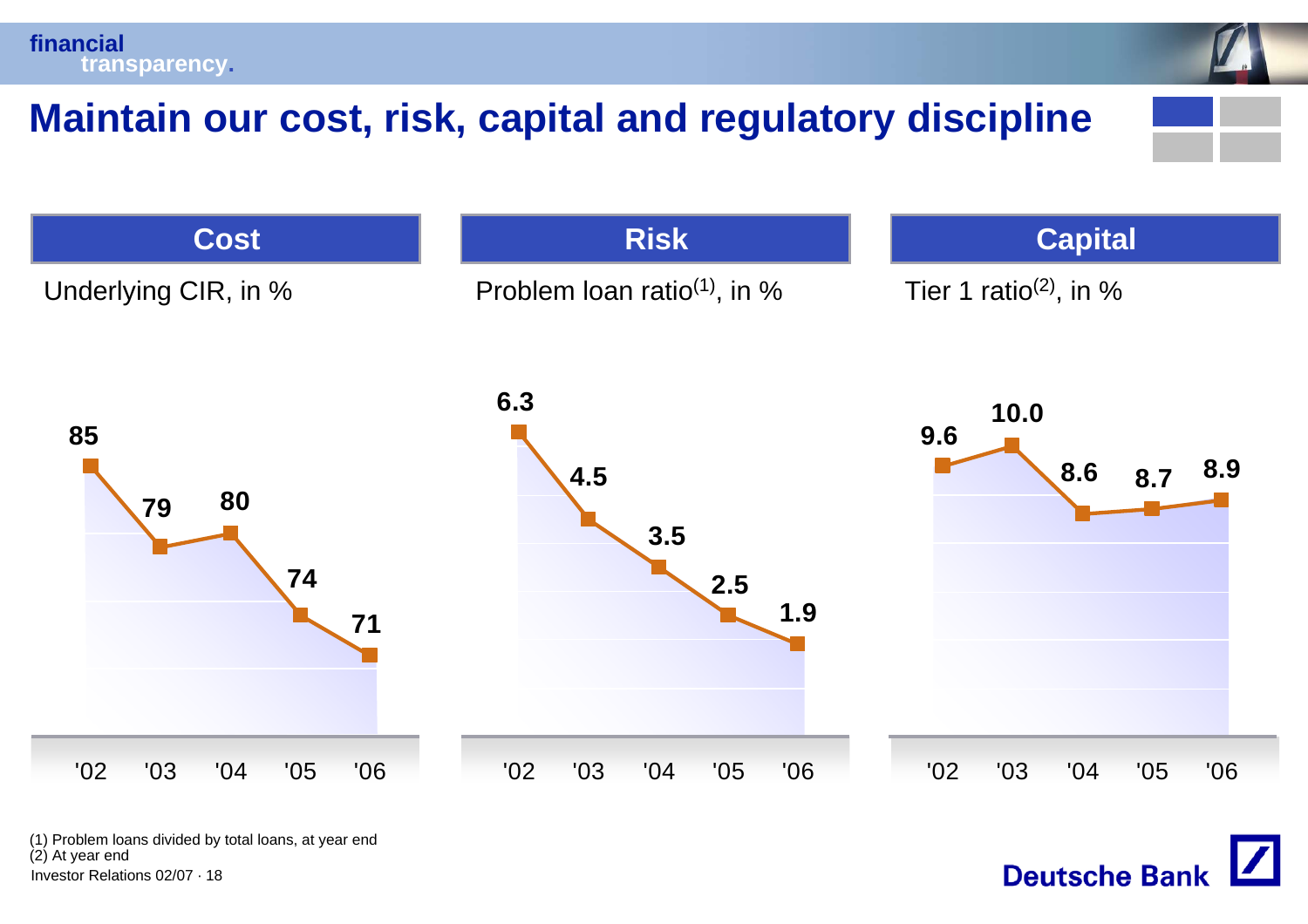



## **Continue to invest in organic growth …**





FTE, change 31 Dec 2006 vs. 31 Dec 2005(2)



Investor Relations 02/07 · 19(1) Underlying pre-tax profit in % of average risk-weighted assets (2) Net of de-/consolidations

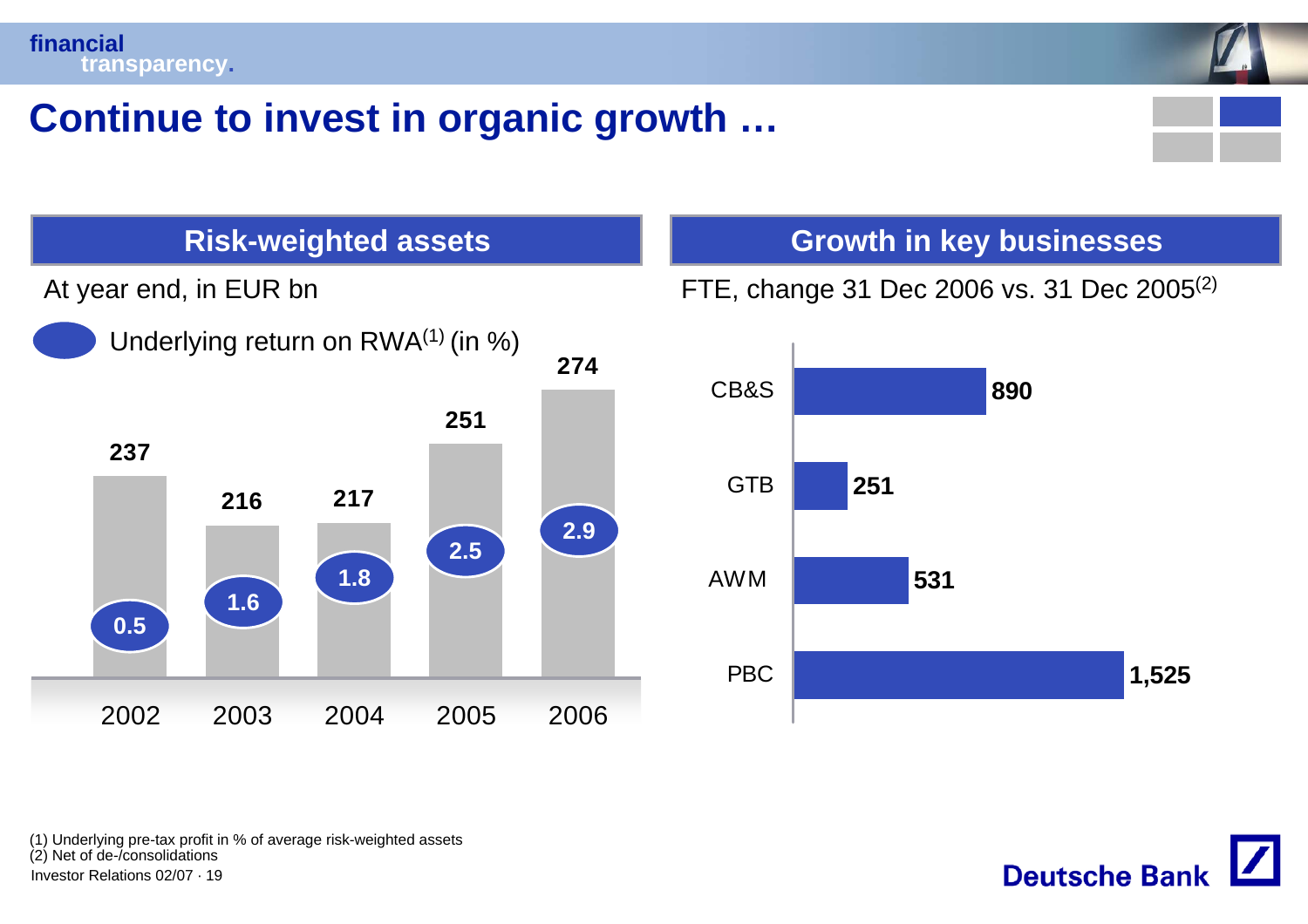

#### **… and 'bolt-on' acquisitions**

norisbank NorisbankTilney **14 December 2006** Berliner Bank**B BERLINER BANK MortgageIT Mortgage** 



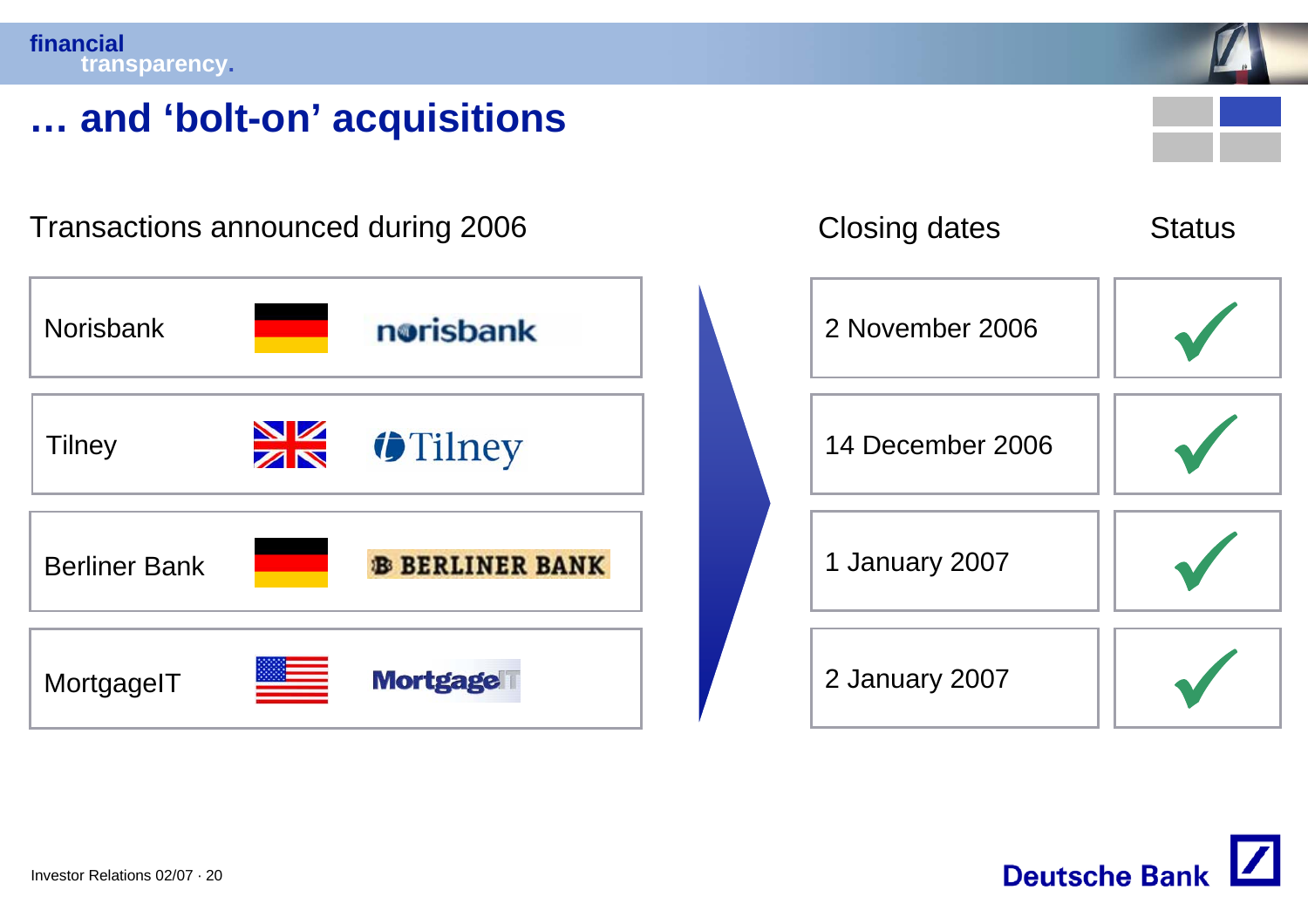

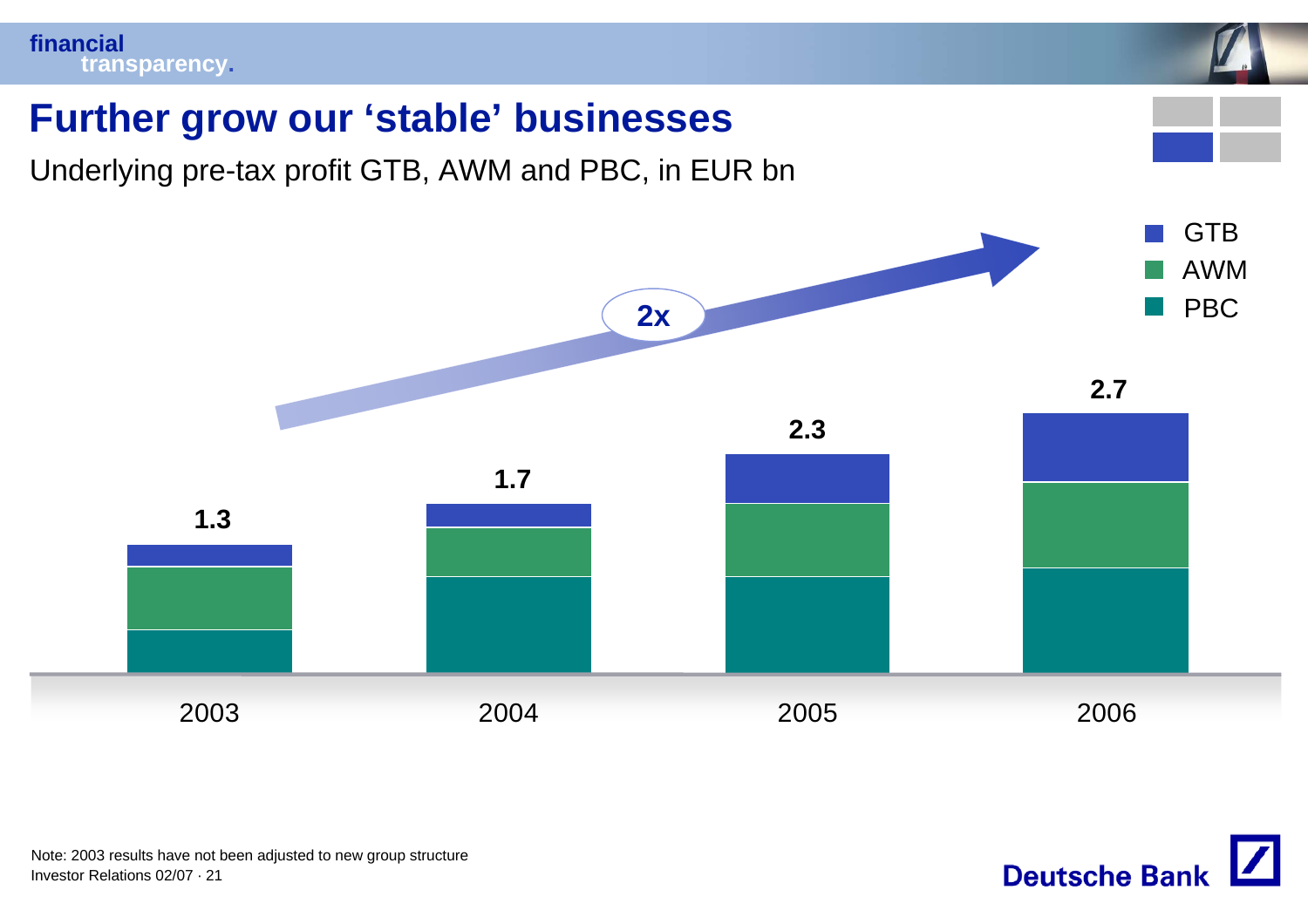

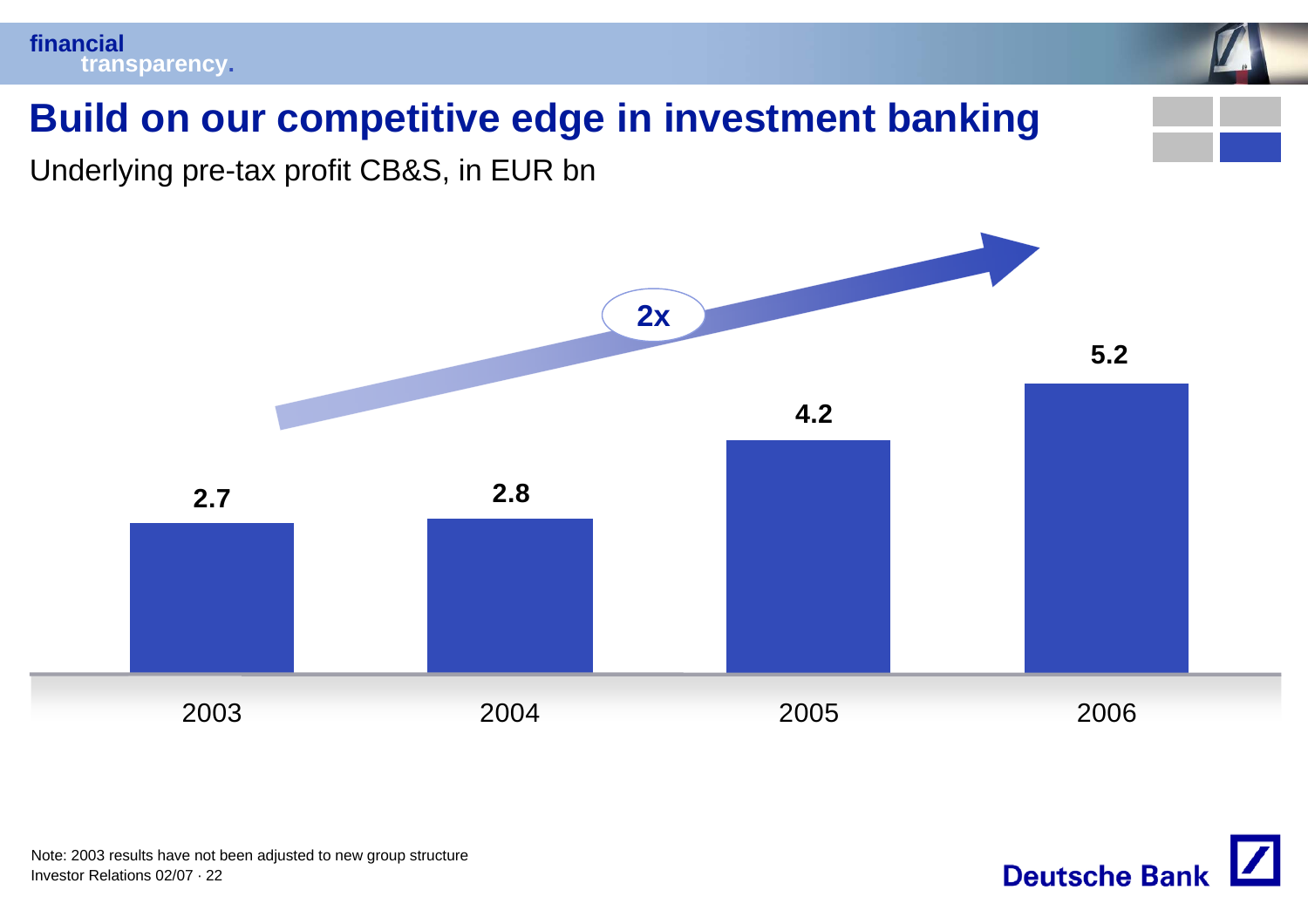

# **Vision 2008: A good start**

Underlying pre-tax profit, in EUR bn





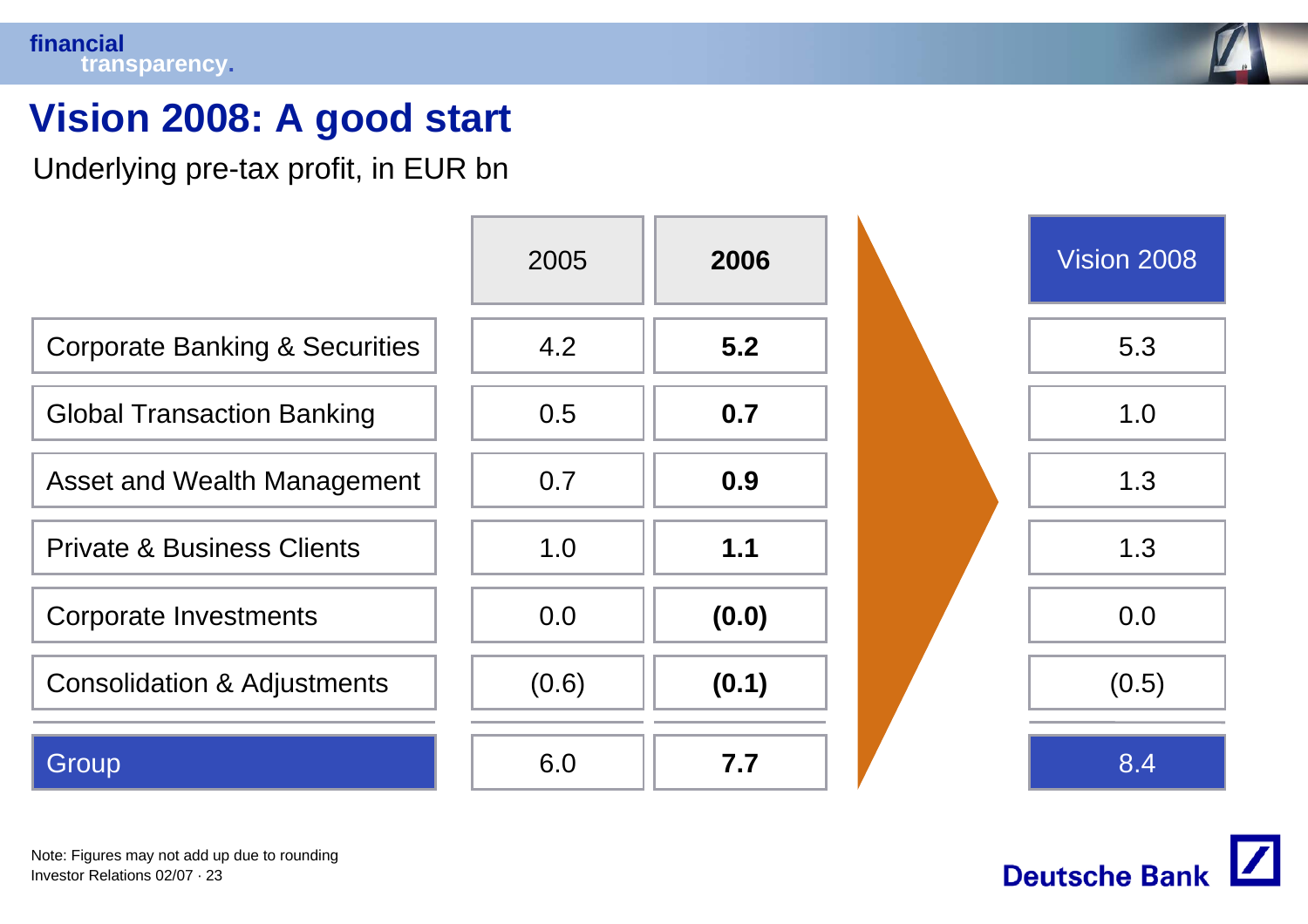



# **Deutsche Bank: Well-positioned for future growth**

| <b>Trend</b>                           | <b>Features</b>                                                                                                                            | <b>Deutsche Bank strengths</b>                                                                                           |
|----------------------------------------|--------------------------------------------------------------------------------------------------------------------------------------------|--------------------------------------------------------------------------------------------------------------------------|
| Globalisation                          | Growth of emerging markets<br>Geographical boundaries disappear<br>Global players act locally                                              | Regional business diversification<br>Global network<br>Global capital market access<br>Local presence and culture        |
| <b>Growth of</b><br>capital<br>markets | Growing investor appetite<br>Innovation / structuring<br>■ Corporate activity<br>Leverage / risk distribution                              | Leadership in Investment Banking<br>World-class Sales & Trading<br><b>Growth in Corporate Finance</b><br>Risk management |
| <b>Global asset</b><br>growth          | <b>Private retirement funding</b><br>Emerging market wealth creation<br>Shift toward new asset classes<br>Institutional investment evolves | EUR 966 bn Invested Assets<br>Global mutual funds / PWM<br>Alternative investments<br>Integrated product development     |